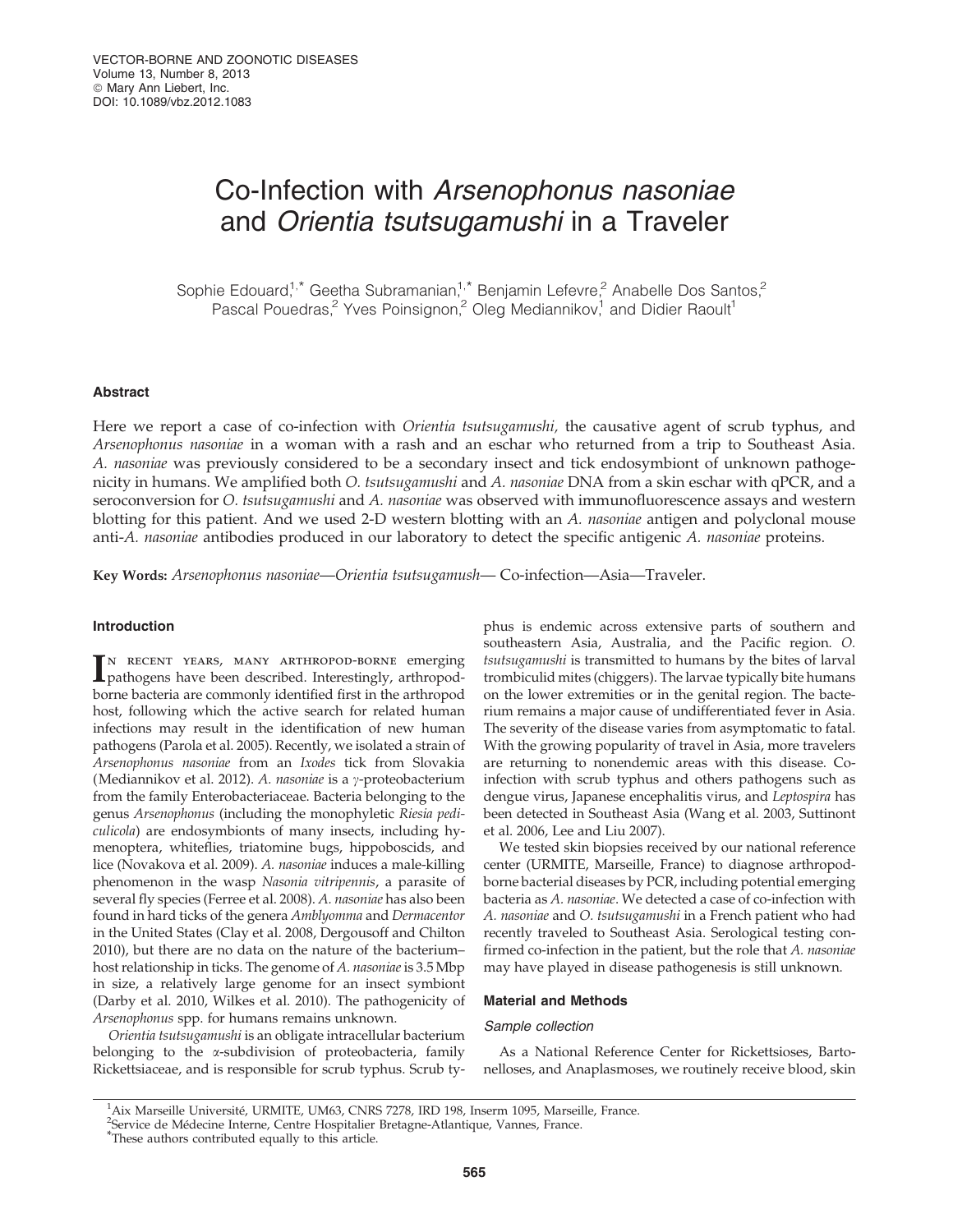| TABLE 1. SPECIFIC PRIMERS AND PROBES FOR DETECTION OF A. NASONIAE DNA |
|-----------------------------------------------------------------------|
|                                                                       |

| Gene       | Sequence                               |  |  |  |  |
|------------|----------------------------------------|--|--|--|--|
|            | 5'- TTGTTACGCTCTCCCCAAAC-3'            |  |  |  |  |
|            | 5'- TGGGGTGGGTAAAACCACTA-3'            |  |  |  |  |
| $f$ ts $Y$ | 6-FAM-TTAGCCCGTCAATATCAGGC-TAMRA       |  |  |  |  |
| rpoB       | 5'-GTG-AAG-CCG-GCA-TTG-ATA-TT-3'       |  |  |  |  |
| rpoB       | 5'-GAC-CAA-GTG-CCA-ATT-CAC-CT-3'       |  |  |  |  |
| rvoB       | 6-FAM-AAT-CAG-ATG-CCA-TGT-GTT-GC-TAMRA |  |  |  |  |
|            | ftsY<br>$\hat{f}$ ts $Y$               |  |  |  |  |

biopsy, and serum specimens from patients bitten by ticks or others arthropods. We have been routinely and systematically screening 67 skin biopsy samples for the presence of A. nasoniae DNA in 2010, then 88 in 2011. The specific PCR for O. tsutsugamushi was performed only on skin biopsy from a patient who had recently traveled in Southeast Asia; 7 patients were tested during the year 2010 and 2011.

# PCR assay

DNA was extracted from patient samples using a QIAamp tissue kit and a QIAamp DNA Mini Kit (QIAGEN, Hilden, Germany) for eschar biopsy and blood samples, respectively. Each eschar biopsy sample was screened by qPCR for O. tsutsugamushi using primers and probes targeting a 47-kD outer membrane protein gene as previously described ( Jiang et al. 2004). The reaction was conducted in a Light Cycler instrument (Roche Diagnostics GmbH, Germany). Primers and probes targeting a specific region of the ftsY and rpoB genes of A. nasoniae were used for DNA-based detection of A. nasoniae (Table 1) (Mediannikov et al. 2012). For each test, two negative controls (sterile water and DNA from a sterile skin biopsy specimen) and a positive control (DNA extracted from A. nasoniae strain IZ40 cultured in blood agar) were included.

#### **Serology**

Serum specimens were tested via microimmunofluorescence assays using a large panel of antigens, including O. tsutsugamushi antigens (Gilliam, Karp, Kato, and Kawasaki strains), as previously described (La Scola and Raoult 1997). Titers of  $\ge$  1:128 for immunoglobulin G (IgG) and  $\ge$  1:64 for IgM and/or seroconversion were considered evidence of recent infections.

A. nasoniae antigen was produced in our laboratory using the IZ40 A. nasoniae strain, isolated from Ixodes ricinus (Mediannikov et al. 2012). This strain was grown on blood agar at 28°C in a 5%  $CO<sub>2</sub>$  incubator. After incubation for 5 days, the bacteria were harvested and suspended in sterile distilled water prior to being frozen at  $-20^{\circ}$ C. All microimmunofluorescence assays were performed with the same protocol. Polyclonal A. nasoniae antibodies were produced in 6- to 8-week-old female BALB/c mice that were inoculated intraperitoneally with  $10^6$  colony-forming units (CFU)/mL of A. nasoniae suspended in CpG adjuvant. The sera from these infected mice were used as positive controls for serology.

# Western blotting

Western blotting was performed as previously reported (La Scola and Raoult 1997) using A. nasoniae (IZ40 strain) and O. tsutsugamushi (Gilliam strain) antigen as described above and the four serum samples collected from the patient. We used as positive control A. nasoniae (IZ40 strain) and O. tsutsugamushi (Gilliam strain) polyclonal mouse antibodies produced in our laboratory.

#### 2-D electrophoresis

Sample preparation for 2-D electrophoresis. A. nasoniae was cultured on blood agar for 3 days at 28°C in a 5%  $\rm CO_2$ incubator before being harvested and ultracentrifuged  $(100,000 \times g$  for 2 h at 4°C in a Beckman MLS-50 rotor). The bacterial proteins were precipitated using a PlusOne 2-D Clean-Up Kit (GE Healthcare, Chalfont St. Giles, UK). The resulting pellet was resuspended in solubilizing buffer. The protein extract was quantified using a Bio-Rad DC assay.

2-D electrophoresis and silver staining. Immunoblotting was performed on 13-cm strips, and spots on 18-cm strips were submitted for mass spectrometry analysis. Immobiline<sup>™</sup> DryStrips, pH 3–10 (GE Healthcare, Chalfont St. Giles, UK) were rehydrated overnight with  $100 \mu$ g of protein/13-cm strip or  $150 \mu$ g of protein/18-cm strip in rehydration solution supplemented with 0.5% (vol/vol) IPG buffer (pH 3–10) (GE Healthcare, Chalfont St. Giles, UK). Isoelectric focusing (IEF) was conducted according to the manufacturer's instructions (Ettan IPGphor II, GE Healthcare, Chalfont St. Giles, UK). Prior to gel electrophoresis, the strips were equilibrated as previously described (Renesto et al. 2005). The strips were then embedded in 0.5% agarose, and the proteins were resolved with a 10% acrylamide gel (Ettan™ DALT, GE Healthcare, Chalfont St. Giles, UK) for the 18-cm strips and a 9–16% acrylamide gel for the 13-cm strips (Bio-Rad Protean Mini xi chamber), using the manufacturer's suggested protocol. For protein identification following electrophoresis, the gels were silver-stained (Nesterenko et al. 1994) and digitized by transmission scanning (ImageScanner, GE Healthcare, Chalfont St. Giles, UK).

Western blot assays. The proteins resolved on the 2-D gels were transferred onto a nitrocellulose membrane in a transblot cell (Bio-Rad) for 1.5 h. The membranes were then blocked with Tris-buffered saline with Triton X-100 (TBST; 50 mM Tris-HCl [Invitrogen Cergy-Pontoise, France] and 250 mM NaCl supplemented with 0.5% Triton X-100) and 5% nonfat dried milk overnight. Then, the membranes were incubated with the polyclonal mouse anti-A. nasoniae antibodies in a solution of TBST and 5% nonfat dried milk (dilution of 1:500). Following a 1-h incubation, the membranes were washed three times with TBST and incubated with peroxidaseconjugated immunoglobulin (goat anti-mice IgG [H + L] at a 1:1000 dilution; Southern Biotechnology, Birmingham, AL). Each membrane was treated with the secondary antibody and washed three times, as previously described. Detection was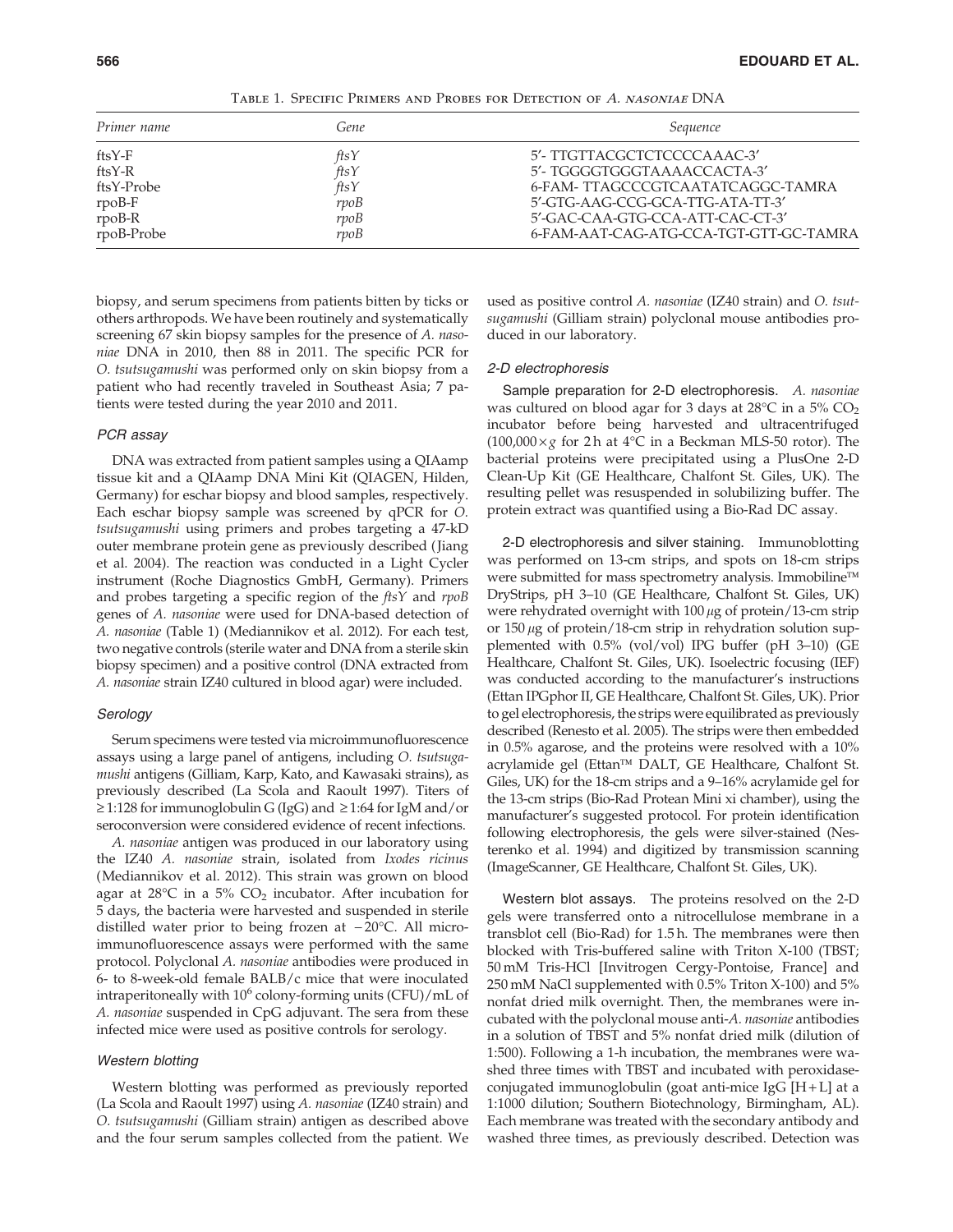

FIG. 1. Inoculation eschar, a black maculopapular lesion in the right popliteal fossa. Color images available online at www.liebertpub.com/vbz

performed using a commercially available chemiluminescence kit (ECL™ Western Blotting Analysis System, GE Healthcare). The membranes were exposed to Hyperfilm™ ECL (GE Healthcare, Chalfont St. Giles, UK) and subsequently developed using an automated film processor (Hyperprocessor™, GE Healthcare, Chalfont St. Giles, UK).

In-gel digestion and matrix-assisted laser desorption/ionization–time-of-flight mass spectrometry. The protein spots were manually excised from the silver-stained gels, destained, and subjected to in-gel digestion with trypsin (Shevchenko et al. 1996). The tryptic peptides were extracted from the gel via a successive treatment with 80% acetonitrile in 0.2 % trifluoroacetic acid (TFA). The extracts were dried at ambient room temperature. The peptides were co-crystallized in the presence of 0.5% TFA onto the matrix-assisted laser desorption/ionization (MALDI) target plate with an equal amount of matrix solution  $(3 \text{ mg/mL}^{-1})$  consisting of alpha cyano-4hydroxycinnamic acid and 50% acetonitrile. Mass spectrometric analyses were performed using a MALDI-time of flight (TOF)/TOF Bruker Ultraflex II spectrometer (Bruker Daltonics, France). The spectra were calibrated internally using trypsin autolytic peptides. To identify the proteins, the peptide mass lists were matched against databases proposed by the Mascot search engine (Matrix Science TD, UK; available at www.matrixscience.com/). In general, proteins with the highest sequence coverage and the highest Mascot scores were selected as the most antigenic proteins.

# **Results**

# Case report

In December, 2010, a previously healthy 31-year-old woman was admitted to the infectious diseases unit of a hospital in Vannes, France, presenting with oscillating fever, shivers, and myalgia associated with violent and persistent headache without meningeal signs but with confusional syndrome for 1 week. Three weeks earlier, she had returned from a 2-week trip to Cambodia where she had spent some nights in the jungle. She had followed the usual recommendations to protect against malaria. She took atovaquone and proguanil 1 day before her departure until 1 week after her return. Her malaria test, a blood smear stained with Giemsa, was nega-

tive. Blood, stool, and urine cultures also tested negative for parasites. Her cardiopulmonary examination was normal. Her leukocyte count was 9.7 G/L, with 19% of her lymphocytes appearing atypical, similar to lymphocytes found in blood mononucleosis syndrome. Her platelet level was 174 G/L. She presented a biologic inflammatory syndrome with elevated C-reactive protein and elevated fibrinogen. Her liver enzyme blood levels were slightly elevated (aspartate amino transferase, 130 UI/L; alanine amino transferase, 146 UI/L;  $\gamma$ glutamyl transpeptidase, 140 UI/L). Upon subsequent questioning, the patient acknowledged that she was bitten by an insect during her trip to Asia. A skin examination revealed a black maculopapular lesion in the right popliteal fossa (Fig. 1). A skin biopsy was performed and was sent to our laboratory, as were as serum and blood samples. The patient was clinically diagnosed with rickettsioses and a treatment with 200 mg/day of doxycycline was started. She rapidly improved and her symptoms disappeared within 48 h.

## Laboratory results

O. tsutsugamushi and A. nasoniae DNA were detected in the skin biopsy using primers and probes targeting a 47-kD outer membrane protein gene of *O. tsutsugamushi* and the *ftsY* and rpoB genes of A. nasoniae. PCR analysis of the patient's blood sample was negative for the two bacteria. The sequence (120 bp) of the rpoB gene obtained from the skin biopsy exhibited 98.4% homology with A. nasoniae (GenBank accession no. FN545258).

IFA was performed for both O. tsutsugamushi and A. nasoniae on two early sera taken at the onset of the symptoms and 1 week later during the hospitalization and two convalescent sera sampled 1 month after she was hospitalized and 15 days later. Seroconversion was observed in the patient for O. tsutsugamushi and A. nasoniae (Table 2). In fact, the first serology tests performed at the onset of symptoms and during the hospitalization were negative for both O. tsutsugamushi and A. nasoniae. Sera collected 1 month after hospitalization showed an IgG titer of 1:64 and IgM titer of 1:64 with O. tsutsugamushi serotype Gilliam antigen. For A. nasoniae, an IgG titers of 1:128 (Fig. 2) were observed in the fourth serum. To confirm the serological results, western blots were performed with the patient's sera using mouse anti-A. nasoniae sera as described above. The western blot confirmed A. nasoniae and O. tsutsugamushi were the causative agents (Fig. 3) on the third and fourth sera; the first and second sera were negative.

#### Identification of antigenic A. nasoniae proteins

All immunoreactive discriminated spots identified in reaction with mouse antibodies were manually excised from the gels, and each spot corresponded to a distinct protein (Fig. 4). The 2-D immunoproteomic profile of the mouse serum (Fig. 4B) was compared with the A. nasoniae proteome (Fig. 4A). The antigenic proteins were identified from the corresponding silver-stained gel. All of the proteins labeled in the gel are listed in Table 3. In total, six proteins were identified successfully. Six proteins detected by the polyclonal anti-A. nasoniae antibody were identified by MALDI-TOF analysis as OmpA, a 10-kD chaperonin, an adenylate kinase, a protein providing DNA protection during starvation, serine hydroxymethyl transferase, and a periplasmic protein disulfide isomerase (Table 3).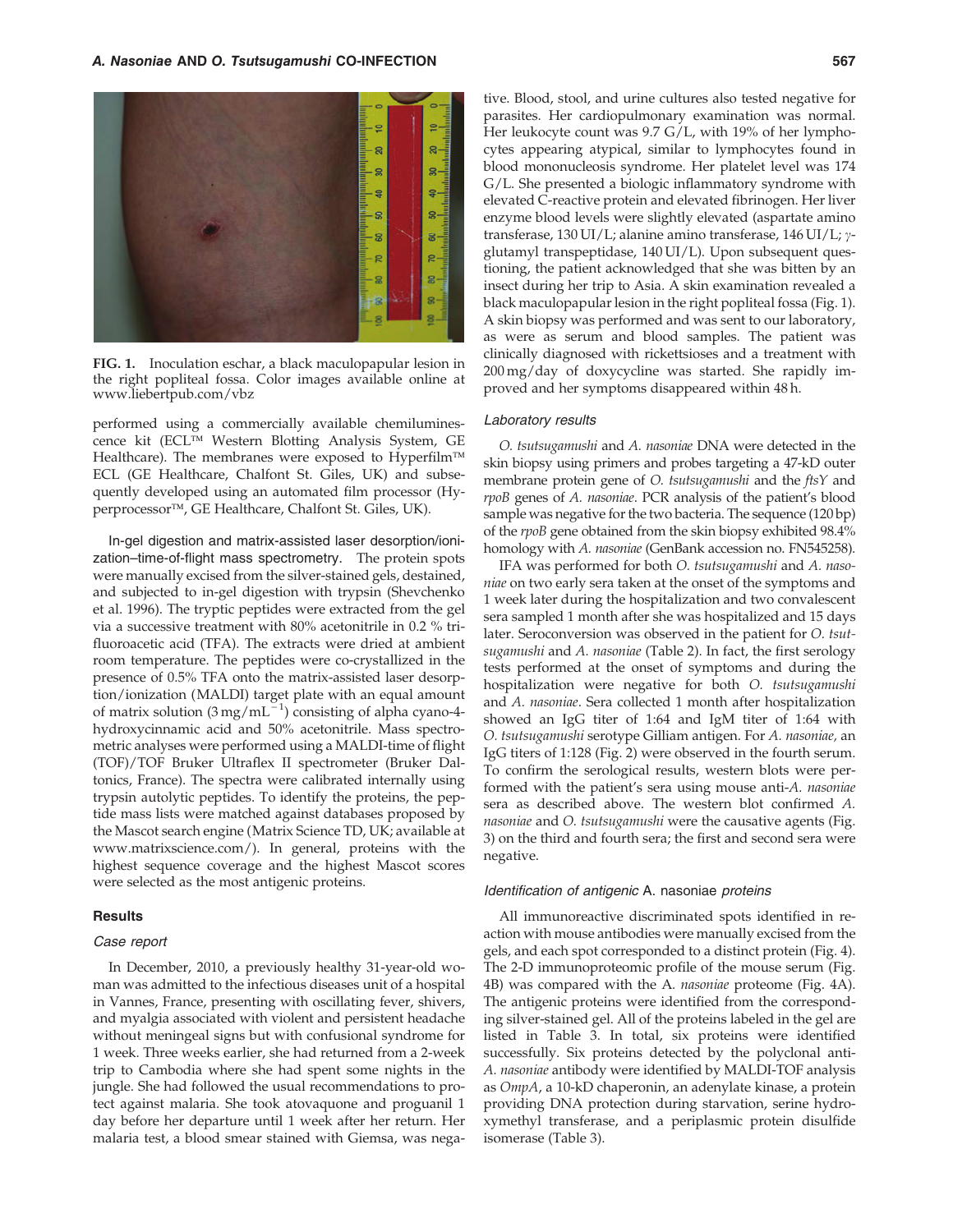|                            |                            |                          |                  | A. nasoniae             |                       |                              |                                |                     |  |
|----------------------------|----------------------------|--------------------------|------------------|-------------------------|-----------------------|------------------------------|--------------------------------|---------------------|--|
|                            | <b>IFA</b>                 | O. tsutsugamushi<br>qPCR | Western blotting | IFA                     | qPCR<br>for ftsY gene | <i>aPCR</i> for<br>rpoB gene | PCR and<br>sequencing for rpoB | Western<br>blotting |  |
| $1st$ serum<br>Skin biopsy | Negative<br>ND             | ND<br>Positive           | Negative<br>ND   | <b>Negative</b><br>ND   | ND<br>Positive        | ND<br>Positive               | ND<br>A. nasoniae              | Negative<br>ND      |  |
| Blood                      | ND                         | ND.                      | ND               | <b>Negative</b>         | <b>Negative</b>       | Negative                     | Negative                       | ND                  |  |
| $2nd$ serum                | Negative                   | ND                       | <b>Negative</b>  | <b>Negative</b>         | ND                    | ND                           | ND                             | <b>Negative</b>     |  |
| $3rd$ serum                | IgG: $1:64$<br>IgM: $1:64$ | ND                       | O. tsutsugamushi | <b>Negative</b>         | ND                    | ND                           | ND                             | A. nasoniae         |  |
| $4th$ serum                | IgG: $1:64$<br>Ig $M: 0$   | ND                       | O. tsutsugamushi | IgG: 1:128<br>Ig $M: 0$ | ND                    | <b>ND</b>                    | ND                             | A. nasoniae         |  |

Table 2. Serological and Molecular Results of the Testing of Samples Isolated from a Patient with Scrub Typhus and Infected with A. NASONIAE

IFA, immunfluorescence assay; ND, not done; IgG, immunoglobulin G; IgM, immunoglobulin M.

#### **Discussion**

In the present study, we collected molecular and epidemiological data for a co-infection with two arthropodassociated bacteria, O. tsutsugamushi and A. nasoniae. This co-infection was confirmed by two different serological testing methods and molecular-based techniques. We provided molecular evidence of the DNA of these bacteria in a skin biopsy taken 1 week after the onset of disease. The DNA of A. nasoniae was detected with two different primers and probes for qPCR, and we obtained a sequence with a high percentage of similarity with A. nasoniae (GenBank accession no. FN545258). This patient is the only one for which we detect DNA from A. nasoniae among the 154 skin biopsy tested between 2010 and 2011, and 2 patients included our case were positive with specific PCR for O. tsutsugamushi.

We tested the patient's sera by indirect immunofluorescence assay and detected seroconversion with species-specific antibodies against A. nasoniae and O. tsutsugamushi serotype Gilliam at 1 month after the onset of symptoms. These results unquestionably indicate a recent infection, and western blotting confirmed these results. This case may present the first proof of the pathogenicity of the A. nasoniae for humans. Moreover, we identified six immunogenic proteins from A. nasoniae (strain IZ40 isolated from I. ricinus) with polyclonal mouse anti-A. nasoniae antibodies by sodium dodecyl sulfate polyacrylamide gel electrophoresis (SDS-PAGE) (Fig. 4B). Identified immunogenic proteins could be used as the



FIG. 2. Seroconversion observed with immunofluorescence assay using O. tsutsugamushi and A. nasoniae antigens and the patient's sera. Magnification,  $100 \times A$ . (A) Second serum from patient was negative for *O. tsutsugamushi* (Gilliam strain) antigen. (B) Third serum from patient was positive for O. tsutsugamushi (Gilliam strain) antigen with IgG titers: 1:64. (C) Third serum from patient was negative for A. nasoniae antigen. (D) Fourth serum from patient was positive for A. nasoniae antigen with IgG titers: 1:128.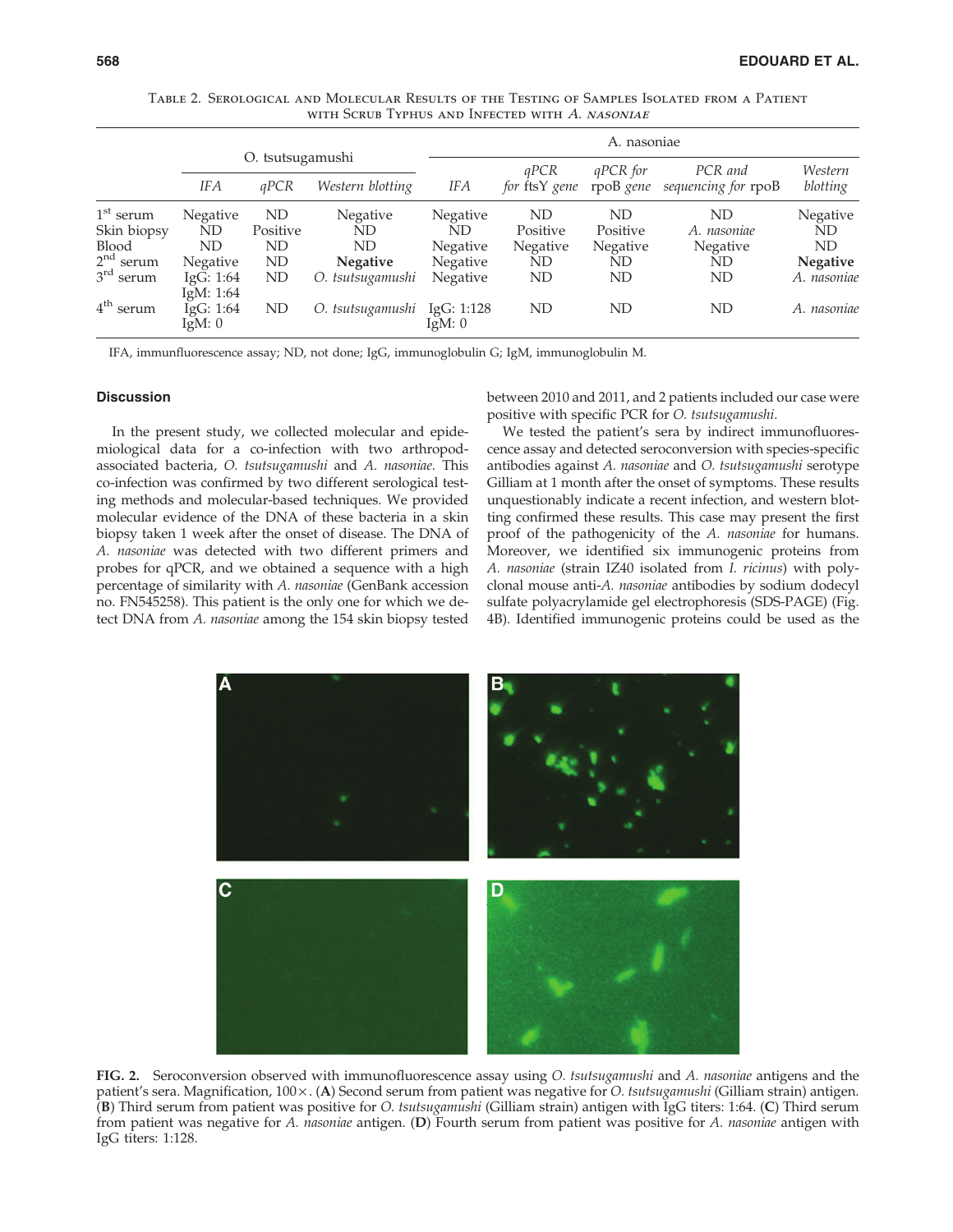# A. Nasoniae AND O. Tsutsugamushi CO-INFECTION 569



FIG. 3. Western blot of O. tsutsugamushi (O) and A. nasoniae (A) antigen: (A) reacted with mouse polyclonal anti-A. nasoniae antibodies; (B) reacted with mouse polyclonal anti- O. tsutsugamushi antibodies; (C) reacted with the patient's second serum sample; (D) reacted with the patient's third serum sample; (E) reacted with the patient's fourth serum sample. Color images available online at www.liebertpub.com/vbz



FIG. 4. (A) A. nasoniae proteome. The A. nasoniae protein sample was separated using 2-D electrophoresis and visualized using silver staining. (B) 2-D western blot with mouse anti-A. *nasoniae* antibodies. Color images available online at www.liebertpub.com/vbz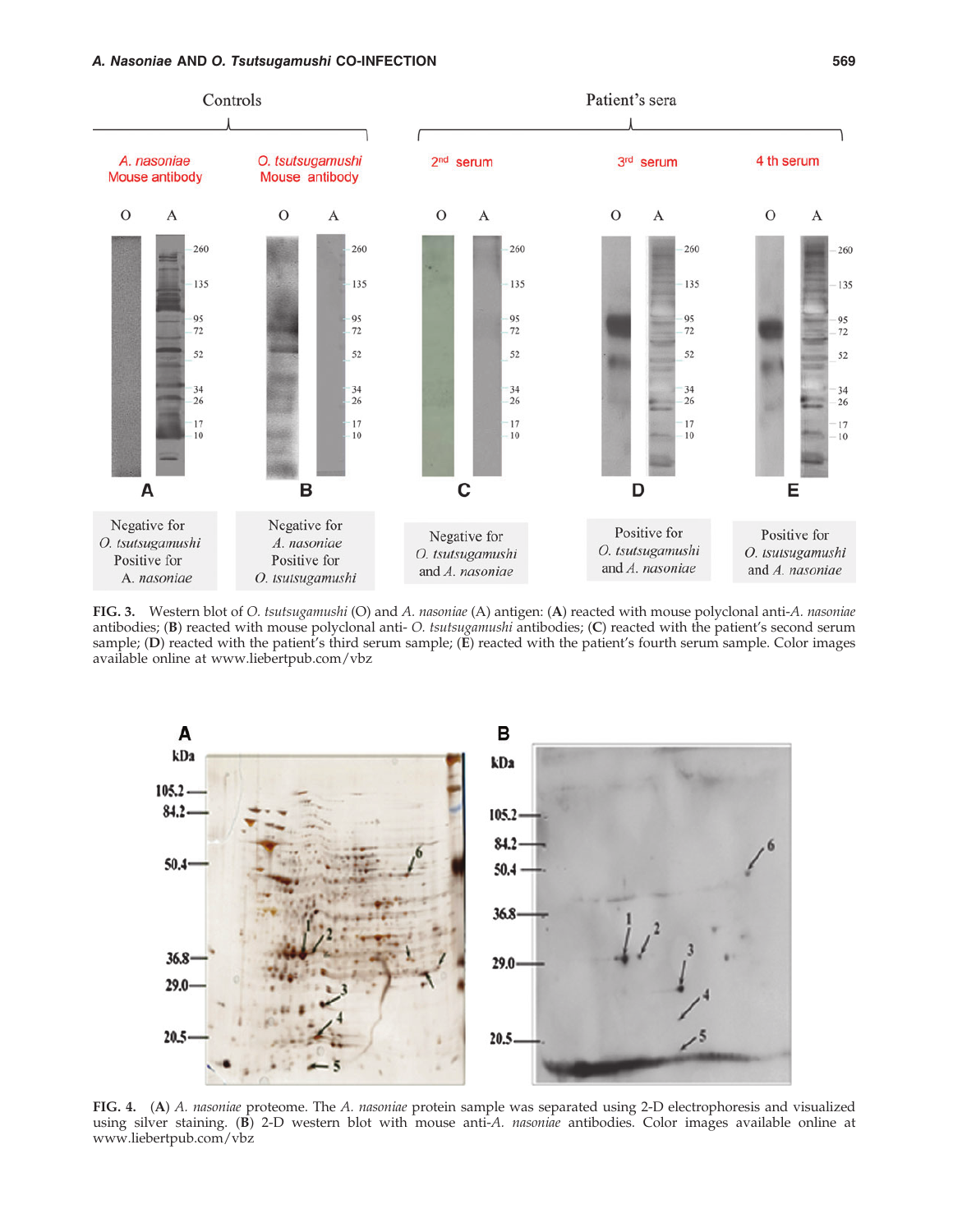| Sample<br>number | <b>NCBI</b><br>accession no. | Locus tag | Protein name                                 | Database    | Mascot<br>Score | Difference<br>(ppm) or<br>p value | МS<br>coverage | Protein<br>MW | pIP<br>value |
|------------------|------------------------------|-----------|----------------------------------------------|-------------|-----------------|-----------------------------------|----------------|---------------|--------------|
| $\mathbf{1}$     | gi 284007114                 | CBA72390  | DNA protection during<br>starvation protein  | <b>NCBI</b> | 164             | 5.50E-10                          | 82             | 18,809        | 5.71         |
| $\overline{2}$   | gi 284008177                 | CBA74434  | 10-kD chaperonin                             | <b>NCBI</b> | 177             | $6.70E - 12$                      | 88             | 10,437        | 5.83         |
| 3                | gi 284006756                 | CBA72014  | Serine hydroxymethyl-<br>transferase         | <b>NCBI</b> | 110             | 3.40E-05                          | 22             | 46,083        | 6.84         |
| 4                | gi 284006441                 | CBA71689  | Adenylate kinase                             | <b>NCBI</b> | 86              | 0.0077                            | 42             | 23,953        | 6.93         |
| 5                | gi 284009007                 | CBA75935  | Periplasmic protein<br>disulfide isomerase I | <b>NCBI</b> | 107             | 6.70E-05                          | 44             | 23,153        | 8.39         |
| 6                | gi 284007554                 | CBA73076  | Outer membrane<br>protein A                  | <b>NCBI</b> | 221             | $2.70E - 16$                      | 57             | 39,159        | 8.81         |

Table 3. Antigenic Proteins of Interest from A. nasoniae Detected by the Mouse Polyclonal anti-A. NASONIAE ANTIBODIES

The protein spots were excised manually and identified with matrix-assisted laser desorption/ionization time of flight (MALDI-TOF) mass spectrometry.

NCBI, National Center for Biotechnology Information; MS, mass spectometry; MW, molecular weight; pIP, protein isoelectric point.

target for serological diagnostic of the infection caused by A. nasoniae.

The serological and molecular data show that our patient was co-infected with A. nasoniae and O. tsutsugamushi. Several cases of co-infection with scrub typhus have been described in the literature and usually involve leptospirosis (Wang et al. 2003, Suttinont et al. 2006, Chen et al. 2007, Lee and Liu 2007). Patients predominantly present with nonspecific symptoms, such as fever, headache, and myalgia, and clinical signs of leptopsirosis, such as jaundice and acute renal dysfunction. In addition, they sometimes present with a cutaneous rash, lymphadenopathy, or an inoculation eschar, favoring a diagnosis of scrub typhus. Co-infection with dengue, influenza, and Japanese encephalitis virus, particularly in patients with undifferentiated febrile illness in Thailand, has also been described (Suttinont et al. 2006).

Reports of co-infection with O. tsutsugamushi and other pathogens in vectors are rare in the literature. The co-infection of O. tsutsugamushi and hantavirus has been described in mites (wild Leptotrombidium scutellare) collected in China (Deng et al. 2008). A. nasoniae has also been found in arthropods, particularly in Araneae, Blattaria, Diptera, Hemiptera, and Hymenoptera (Duron et al. 2008), as well as in whiteflies, triatomine bugs, bees, aphids, hippoboscids, and lice (Novakova et al. 2009). A. nasoniae has also been found in hard ticks of the genera Amblyomma and Dermacentor in North America, and recently, in I. ricinus in Europe (Mediannikov et al. 2012). This may also explained by the presence of A. nasoniae in the larvae of parasitic wasps, Ixodiphagus hookeri, as proved for Wolbachia spp. (Plantard et al. 2012). No data are available concerning the presence of Arsenophonus in hard ticks from other regions, in soft ticks, in mites, or in other acariforms. Coinfection in arthropods is known to exist. Ixodes ticks can harbor Borrelia burgdorferi, the causative agent of Lyme disease, and Anaplasma phagocytophilum, the human granulocytic anaplasmosis agent, along with Rickettsia spp., Babesia spp., and Francisella tularensis (Nieto and Foley 2009, Reis et al. 2010). Arthropods are candidates for co-infection with different pathogens because of their potential exposure to multiple species of microorganisms via feeding on multiple hosts. Many ticks can harbor two or more infectious agents and transmit these pathogens simultaneously (Swanson et al.

2006). To date, no common vectors for both A. nasoniae and O. tsutsugamushi have been identified. The present case, however, may be a co-infection without a simultaneous contamination. The possibility that the A. nasoniae could have been delivered to the patient by a different arthropod, but through the same inoculation site, may not be excluded.

# **Conclusion**

In the present study, the laboratory data for our patient suggest that she had a co-infection with A. nasoniae and O. tsutsugamushi. However, clinically, our patient presented typical symptoms of scrub typhus, including fever, lymphadenitis, and an inoculation eschar that normally occurs between 7–21 days after the initial bite. The implications of A. nasoniae in human pathology remain unclear. A. nasoniae has not been described in mites, but co-infection with different pathogens may occur in the same vector. We have not established any link between A. nasoniae and mites, however, that needed further investigation. Therefore, we will continue to screen for the presence of A. nasoniae in skin from patients bitten by arthropods.

#### Author Disclosure Statement

No competing financial interests exist

#### References

- Chen YS, Cheng SL, Wang HC, Yang PC. Successful treatment of pulmonary hemorrhage associated with leptospirosis and scrub typhus coinfection by early plasma exchange. J Formos Med Assoc 2007; 106:S1–S6.
- Clay K, Klyachko O, Grindle N, Civitello D, et al. Microbial communities and interactions in the lone star tick, Amblyomma americanum. Mol Ecol 2008; 19:4371–4381.
- Darby AC, Choi JH, Wilkes T, Hughes MA, et al. Characteristics of the genome of Arsenophonus nasoniae, son-killer bacterium of the wasp Nasonia. Insect Mol Biol 2010; 19(Suppl 1):75–89.
- Deng XZ, Zhang Y, Kong J, Wang ZC, et al. Molecular epidemiological study on the host and role of the Hantavirus and Orientia tsutsugamushi in the same epidemic area. Zhonghua Yu Fang Yi Xue Za Zhi 2008; 42:574–577.